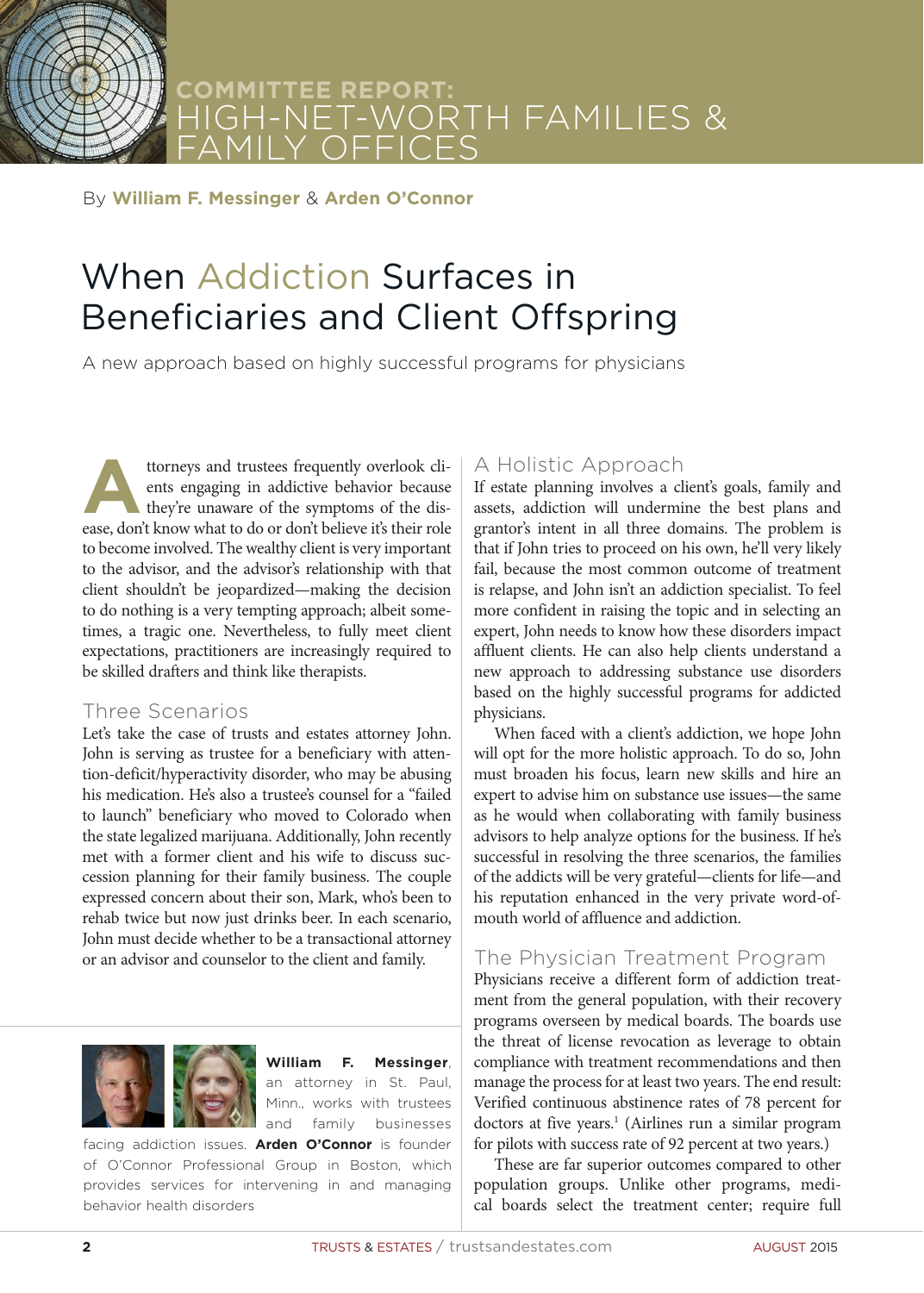information releases; approve of treating psychiatrists, therapists and medications; and mandate regular random drug testing. A post-treatment recovery contract also sets forth recovery activities and a plan in the event of relapse.<sup>2</sup>

The idea, then, is to apply the physician model to beneficiaries and family business members using access to resources (primarily money) as leverage to obtain compliance with similar protocols. Without leverage, few people will agree to these requirements, even when informed about the success rates. It's striking that cancer patients, who have a fatal, chronic disease, would immediately agree to the doctor protocol to improve their chances of recovery, yet addicts will only do so when pressured.

While we discuss the physician model in more detail below, we introduce it now so John can think about sources of pressure to encourage long-term change as he considers how to proceed in his three roles.

# Incidence Rates

Advisors and family members will often ask whether substance abuse and addiction are more common problems among high-net-worth (HNW) families. One family business consultant reports that 54 percent of family business clients identified a substance use disorder as a significant impairment for members in major ownership or management positions.<sup>3</sup> Over 20 percent of affluent young adults meet substance abuse or dependence criterion, confirming our estimate that these disorders are present at double the 10 percent rate for the general population.4

From incidence rates alone, addiction jeopardizes HNW family wealth preservation and is the major underlying cause of the "shirt sleeves to shirt sleeves in three generations" phenomenon. For this reason, John should advise his clients to insert clauses in documents to address potential behavioral health concerns. Approaching the issue from the point of "probability" takes the focus off any individual and places it on the "good planning" category.

# Signs and Symptoms

For John to proceed, he'll need facts as a basis for taking action. Let's start with a basic understanding of behavioral health disorders.

The primary symptom of addiction is loss of control. This symptom indicates that a physical change has occurred in the brain due to drinking, drug use or any other repetitive behavior that serves as an addictive function. Aside from obvious examples, such as hangovers and inebriation at inopportune times, indirect indications of dependence are:

- Absence from social gatherings, business meetings, philanthropic discussions and other family events
- Isolation and disconnection

Simply because evidence indicates a problem may exist doesn't mean it's time to intervene.

- Overspending or hidden debt
- Inability to commit to completing any activity
- Legal issues
- Medical problems
- Job or school suspensions
- Overreaction to challenges and lack of coping skills
- A pattern of poor decision making
- Contradictory or unpredictable directives
- Forgetting conversations and decisions
- Complaints and concerns expressed by family members and friends

Keep in mind that alcohol isn't the only offender. Be on the lookout for overuse of pain pills (for example, OxyContin and Vicodin, Percocet), anti-anxiety medications (for example, Xanax, Librium, Valium, Klonopin, Serax and Ativan), stimulants (for example, Ritalin, Adderall and Vyvanse) and sleep aids (for example, Ambien and Lunesta), which often fly under the radar because they are doctor-prescribed.

Don't be deceived by high functioning alcohol or drug abusers who are skilled at leading double lives and appear to the outside world to be managing life well.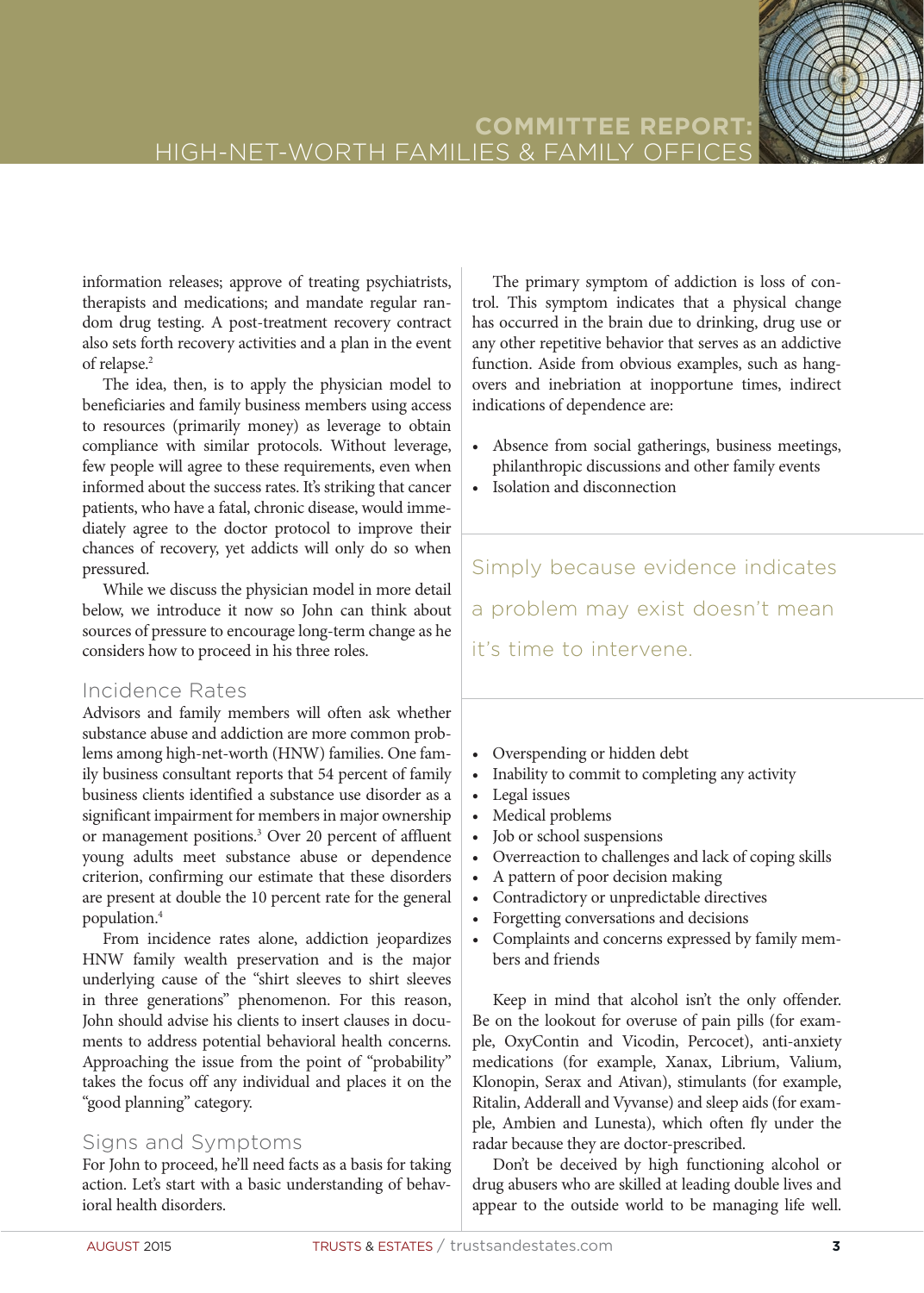

Many are fashionable, physically attractive and able to maintain respectable—even high profile—lives.

# Taking Action

Simply because evidence indicates a problem may exist doesn't mean it's time to intervene. Too many times, people jump the gun, and the person with the problem (PWP) either rejects help or goes to treatment and is so resentful, relapse is inevitable. And, family members may be divided on what to do or even on the underlying concern ("Is it addiction or a mental illness?").

In the three scenarios, John needs more information to support a plan of action to encourage the PWP to seek

# The key to successful treatment

#### outcomes is leverage.

help. Depending on the symptoms, a first step might be developing plans or agreements regarding education, financial decisions, spending limits, therapy and evaluations for learning issues or vocational interests with specific, measureable goals. This requires no mention of addiction, but failure to adhere to these plans is usually indicative of a larger underlying problem, such as an addiction or mental health disorder.

John may need to create leverage or wait for a crisis to proceed (more on this topic below), as well as assess the willingness of other professionals and family members to become involved. He also needs to decide whether to have a direct discussion of addiction concerns with other professionals or family members to see if they share the same outlook. We recommend using open-ended or vague questions to test the waters if anticipating an adverse response. Reports from anonymous third parties can be useful.

We advise John against raising the concern directly with the PWP unless there's an identifiable source of leverage and support from influential family members or professionals. Otherwise, the PWP will simply deny having a problem and do a hatchet job on John with relatives. Remember, the PWP sees any threat to accessing money for alcohol or drugs as a life-or-death matter.

#### Experts

At this point, it's time for John to say, "Let's bring in an expert in addiction." Unfortunately, this is easier said than done. Most experts are aligned with treatment centers and push for interventions. Also, many people in the addiction field resent the affluent (including lawyers) and therefore lack the sound judgment needed to navigate wealthy culture. John's challenge is to find an expert comfortable with HNW clients, who'll provide him with independent advice regarding treatment resources.

# Having the Conversation

If an expert is involved, he might take the lead, but with coaching and in the expert's presence, John could start the conversation. The message is much more powerful if it comes from the attorney or advisor. Regardless of how the conversation gets started, there are some general guidelines around language and tone to maximize the chances for a productive discussion.

- Use observed behaviors (for example, non-engagement in a family meeting, number of drinks over a specific timeframe).
- Avoid speculation ("You're clearly back to your old tricks.")
- Express compassion and the hope to see that the family member become healthy so he can participate in family endeavors.
- Avoid shaming language ("Why would you do this to your mother?")
- Normalize the problem ("Many people struggle with this issue; the important piece is for you to get help.")
- Use crisis as an opportunity. Helping an individual get out of a crisis is fine, but it should serve as an opportunity to insist on that person seeking help.
- Offer independent, professional support ("You don't have to share all of the details here; we've scheduled a placement for you at this treatment center that we hope you'll accept.")
- Be clear about your own boundaries, without threatening the individual ("If you choose not to accept the help we're offering, please know that we can't continue to support your current lifestyle, as we know it's harming you.")

These language suggestions need to be tailored to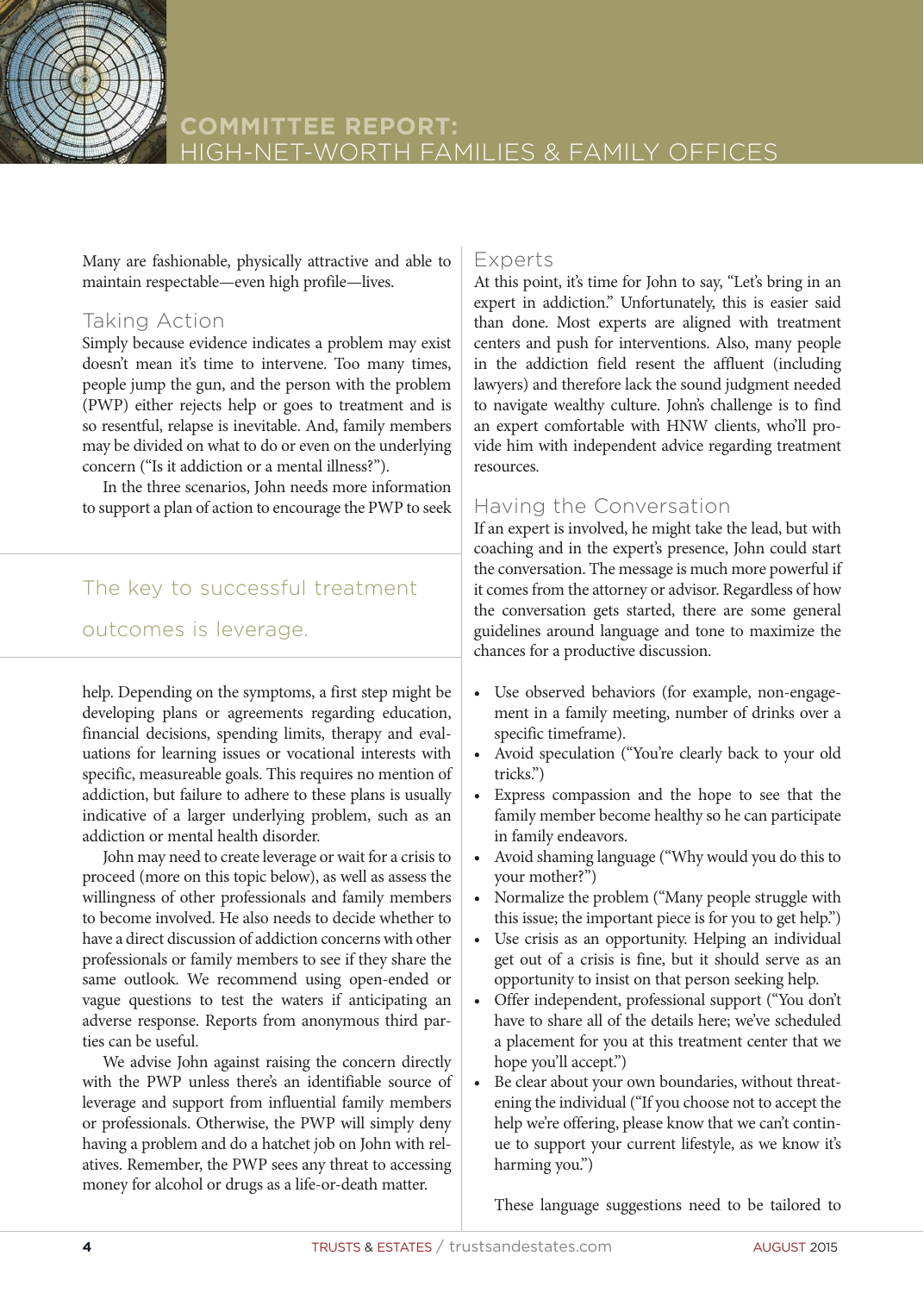the specific situation. The tone and content will depend on who's delivering the message, what his relationship is to the individual with the issue and how much leverage exists. Keep in mind that if the leverage is weak or nonexistent, you can expect a negative reaction; it may not even be worth having the conversation.

# More on Leverage

As mentioned several times already, the key to successful treatment outcomes is leverage. This means maintaining external pressure on the addict to comply with treatment recommendations until he develops the internal motivation to abstain and seek sobriety. The failure to use and maintain leverage is a major reason for high relapse rates and tragic deaths among the affluent and prominent. There are two forms of leverage: explicit and non-explicit.<sup>5</sup>

Explicit leverage is language replicating the process used by medical boards for their addicted physicians, inserted in trusts and estate plans allowing for termination of funding in the event of noncompliance with treatment recommendations. The language (1) is detailed; (2) allows for the appointment of experts to advise; and (3) allows the experts to manage the recovery process for at least two years.<sup>6</sup> Without such explicit language, finding sources of pressure to encourage treatment compliance is often difficult, usually takes several tries and occurs later in the progression of the disease.

John would advise his succession-planning client to adopt this language in the event a child or grandchild might have a problem with drugs or alcohol. In his capacity as trustee, he may decide to decant the existing trust into a new agreement with the addiction language and change distribution dates to better address addiction concerns in the beneficiary.

Non-explicit leverage includes other sources of pressure to encourage the PWP to seek help. There are three types of non-explicit leverage:

- Soft pressure: personal, relationship-based (using emotion)—"Please go to treatment, your alcohol and drug use scares me."
- **•** Externalized pressure: opportunistic pressure (passing out at weddings, DUI)—"It's clear you now have a problem."
- **Action-based pressure:** creating consequences (setting limits and making agreements)—"OK, if you

want money to pay off your debts, let's see if you can abstain for a month."

Non-explicit leverage is far less effective than document-based leverage because of the inability to maintain pressure to encourage sustained recovery over several months.

Because non-explicit leverage has its limitations, rather than attempt to use it and risk failure, we recommend that the trustee or trustee's counsel be creative in working with family members in establishing new trusts

The affluent lifestyle is a breeding ground for addiction for many reasons, including lack of consequences from use.

and other governance documents that have explicit language, including, if necessary, relocating the trust to a state with liberal decantation and amendment laws.

# Managing the Recovery Process

The goal of leverage is treatment compliance over many months, with protocols similar to the physician model. These protocols include: treatment center selection; information releases; approval of psychiatrists, therapists and medications; drug testing and preparation and implementation of the recovery agreement. It's the job of the expert to manage the recovery process, working on behalf of the trustee or family—not the PWP. We refer to this concept as "dual-track case management," with one manager for the family (the medical board model) and one for the PWP.<sup>7</sup>

# What to Expect During Treatment

Treatment centers encourage patients to focus on their recovery and refrain from conversations with advisors and family offices. John's role is to reinforce this advice and similarly urge his client or beneficiary to take care of first things first (recovery). In his absence, the spouse and blood family members sometimes present